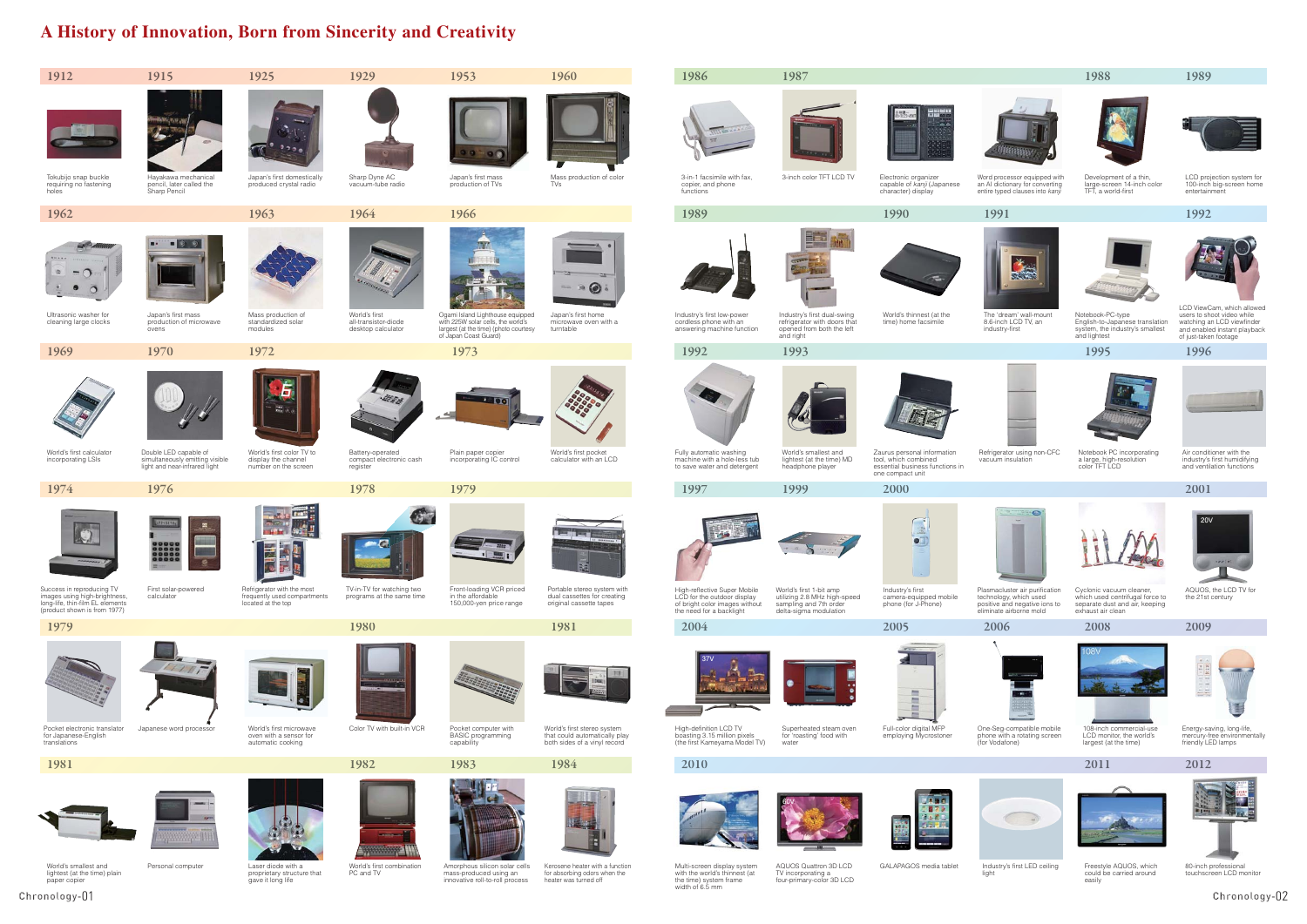# **Chronology (Developments at Sharp)**

|      | <b>Developments at Sharp</b> (for Sharp products, see pages Chronology-01 and 02)                                                                                                                                                                            | <b>World Events</b>                                                                                                                                         |
|------|--------------------------------------------------------------------------------------------------------------------------------------------------------------------------------------------------------------------------------------------------------------|-------------------------------------------------------------------------------------------------------------------------------------------------------------|
| 1912 | • Founder, Tokuji Hayakawa, invents the Tokubijo snap buckle and acquires utility<br>model design patent<br>· Establishes metalworking shop in Matsui-cho, Honjo-ku, Tokyo (now Shin-ohashi,<br>Koto-ku, Tokyo) on September 15                              |                                                                                                                                                             |
| 1914 | • Moves to Hayashi-cho, Honjo-ku, Tokyo (now Tachikawa, Sumida-ku, Tokyo)<br>· Installs one-horsepower electric motor                                                                                                                                        | . World War I begins                                                                                                                                        |
| 1915 | • Invents Hayakawa Mechanical Pencil and begins export to the US and Europe<br>• Establishes Hayakawa Brothers Company                                                                                                                                       | . Telephone line established between New York and San<br>Francisco                                                                                          |
| 1920 | • Establishes branch factory in Oshiage, Tokyo (now Yahiro, Sumida-ku, Tokyo)                                                                                                                                                                                | • League of Nations established                                                                                                                             |
| 1923 | • All factories destroyed during Great Kanto Earthquake<br>• Dissolves Hayakawa Brothers Company and relocates to Osaka                                                                                                                                      | • Great Kanto Earthquake (magnitude 7.9)                                                                                                                    |
| 1924 | • Establishes Hayakawa Metal Laboratories in Tanabe-cho, Higashinari-gun, Osaka<br>Prefecture (now the location of the Head Office)                                                                                                                          |                                                                                                                                                             |
| 1925 | • Succeeds in assembling first Japan-made crystal radio set; begins mass<br>production and sales<br>· Establishes sales office in Utsubo, Osaka                                                                                                              | · Japan's General Election Law established<br>· Tokyo station begins radio broadcasts in Japan                                                              |
| 1926 | • Begins export of radio sets and components to China, Southeast Asia, India, and<br>South America<br>· Establishes Tokyo office in Hayashi-cho (Honjo-ku, Tokyo), a former site of the<br>company's factory<br>• Adopts assembly-line production for radios | · Japan Broadcasting Corporation (NHK) established                                                                                                          |
| 1927 | • Holds Sharp radio trade fairs in Kyushu, Japan and Shanghai, China                                                                                                                                                                                         |                                                                                                                                                             |
| 1929 | • Releases AC vacuum-tube radios                                                                                                                                                                                                                             | . Wall Street Crash; world economy enters the Great<br>Depression                                                                                           |
| 1930 | • Hayakawa tours Hong Kong<br>. Begins attaching repair warranty notices to radios. Retailers would notify the<br>company of repairs they did by sending back these notices to the company.                                                                  |                                                                                                                                                             |
| 1931 | • Establishes sales agency in Hong Kong                                                                                                                                                                                                                      | • Manchurian Incident                                                                                                                                       |
| 1933 |                                                                                                                                                                                                                                                              | . Japan withdraws from League of Nations<br>. New Deal economic programs begin in the US                                                                    |
| 1934 | · Establishes Shanghai office<br>• Constructs Hirano Plant in Osaka                                                                                                                                                                                          |                                                                                                                                                             |
| 1935 | • Hayakawa Metal Industry Institute Co., Ltd. incorporated with capital of 300,000 yen<br>(May 1)                                                                                                                                                            | • Youths' School Ordinance issued in Japan                                                                                                                  |
| 1936 | • Installs intermittent belt conveyor system<br>• Makes Yokohama Motor Parts Manufacturing a subsidiary<br>• Changes company name to Hayakawa Industrial Co., Ltd.<br>• Establishes branch offices in Taipei and Seoul                                       | • February 26 Incident in Japan                                                                                                                             |
| 1937 | • Establishes Hayakawa Commercial School for Youth                                                                                                                                                                                                           | • Sino-Japanese War begins                                                                                                                                  |
| 1941 |                                                                                                                                                                                                                                                              | • Pacific War begins                                                                                                                                        |
| 1942 | • Changes company name to Hayakawa Electric Co., Ltd.                                                                                                                                                                                                        | • War-time confiscation of metals begins in Japan                                                                                                           |
| 1943 | • Head office building completed                                                                                                                                                                                                                             |                                                                                                                                                             |
| 1944 | • Establishes Hayakawa Electric branch factory<br>• Establishes Izumi Plant in Izumi-cho (now Izumi City), Osaka (sold in 1948)                                                                                                                              |                                                                                                                                                             |
| 1945 | • Establishes Kyoto Plant in Shimogyo-ku (now Minami-ku), Kyoto (sold in 1947)                                                                                                                                                                               | • Pacific War ends<br>· United Nations established                                                                                                          |
| 1946 | • Forms labor union<br>• Designated special accounting company                                                                                                                                                                                               | . World's first electronic calculator built at University of<br>Pennsylvania, US<br>• Act on corporations' accounting emergency measures issued<br>in Japan |
| 1947 |                                                                                                                                                                                                                                                              | . Invention of the transistor in the US                                                                                                                     |
| 1948 | • Establishes Sharp Shoji                                                                                                                                                                                                                                    | • GHQ announces 9 principles for stabilizing the Japanese<br>economy                                                                                        |
| 1949 | • Released from special accounting company designation<br>• Public stock offering, company listed on Osaka Securities Exchange                                                                                                                               | · Dodge Line implemented in Japan<br>• Single exchange rate of US1\$ = 360 yen implemented<br>• Founding of People's Republic of China                      |

## **Developments at Sharp**

| 1950 | . Plant to employ the visually impaired incorporated as Tokusen Metal Limited<br>Partnership                                                                                                                                                                                                                                                                                                     | • Korean War begins; military procurement sparks economic<br>boom<br>. NHK Tokyo begins experimental television broadcasts in                                                                                                                                                                                             |
|------|--------------------------------------------------------------------------------------------------------------------------------------------------------------------------------------------------------------------------------------------------------------------------------------------------------------------------------------------------------------------------------------------------|---------------------------------------------------------------------------------------------------------------------------------------------------------------------------------------------------------------------------------------------------------------------------------------------------------------------------|
|      | • Establishes business principles called the Five Accumulations of Competency                                                                                                                                                                                                                                                                                                                    | Japan                                                                                                                                                                                                                                                                                                                     |
| 1951 | • Successfully develops prototype TV set                                                                                                                                                                                                                                                                                                                                                         | · Broadcasts by private radio stations begin in Japan<br>• San Francisco Peace Treaty signed                                                                                                                                                                                                                              |
| 1952 | • Begins publication of Sharp News, an information magazine for retailers<br>. Special bus begins touring the country to advertise Sharp radios and TVs<br>• Signs cooperative agreement with RCA of the US for TV technology<br>• Forms Sharp Friends Club to strengthen ties between dealers, retailers, and the<br>company                                                                    | . Japan joins IMF (International Monetary Fund) and IBRD<br>(International Bank for Reconstruction and Development)                                                                                                                                                                                                       |
| 1953 | . Begins full-scale mass production of first Japan-made TV sets (TV3-14T)                                                                                                                                                                                                                                                                                                                        | · Full-scale TV broadcasts begin in Japan<br>• 1953 dubbed the start of Japan's electric appliance age                                                                                                                                                                                                                    |
| 1954 | • Constructs TV plant at the head office (now Tanabe Plant, Osaka) and installs<br>endless conveyor system<br>• Opens Ikutoku-en nursery school                                                                                                                                                                                                                                                  | . Bell Laboratories of the US develops solar cells                                                                                                                                                                                                                                                                        |
| 1955 | • Formulates in-house standards (HS: Hayakawa Standards)                                                                                                                                                                                                                                                                                                                                         | • Japan joins GATT (General Agreement on Tariffs and Trade)                                                                                                                                                                                                                                                               |
| 1956 | . Spins off sales division to establish Sharp Electric Co.<br>• Constructs new building for Osaka Head Office<br>• Constructs new building for Tokyo Branch in Taito-ku, Tokyo                                                                                                                                                                                                                   | · Japan joins United Nations<br>• Japan economic white paper states "Japan is no longer in a<br>post-war period"                                                                                                                                                                                                          |
| 1957 | • Establishes Tokyo Sharp Geppan to sell Sharp products on monthly installment<br>system; Sharp Geppan companies subsequently established nationwide<br>• Constructs Hirano Plant No. 2 in Higashi-sumiyoshi-ku (now Hirano-ku), Osaka<br>• Releases transistor radios<br>• Establishes laboratory                                                                                               | . USSR launches Sputnik 1, the world's first artificial satellite<br>• Act on temporary measures for promoting electronics industry<br>issued in Japan                                                                                                                                                                    |
| 1958 | • Begins publication of Mado, an in-house magazine<br>• Sharp Electric merges with Hayakawa Dengyo, a company that sold fluorescent<br>lighting<br>• Sharp Shoji and QRK Shokai (exclusive Sharp dealer) combined to form Osaka<br>Sharp Sales (regional sales companies subsequently established)<br>. Institutes Sharp Friend Shop system; Sharp Friend Shop Associations formed<br>nationwide | • EEC (European Economic Community) inaugurated<br>· Japan issues 10,000-yen bill<br>• Texas Instruments of the US develops ICs (integrated circuits)                                                                                                                                                                     |
| 1959 | • Begins R&D on solar cells<br>• Constructs Yao Plant as company moves to become a comprehensive consumer<br>electronics manufacturer<br>• Expands sales network in Southeast Asia by signing dealer agreements with<br>Sampo Electronics and Roxy Electric                                                                                                                                      | · Metric system adopted in Japan<br>. Wedding of the Crown Prince and Princess in Japan                                                                                                                                                                                                                                   |
| 1960 | • Constructs Yamato-koriyama Plant No. 1 (now Nara Plant)<br>• Establishes corporate health insurance association<br>• Introduces IBM computer at the head office                                                                                                                                                                                                                                | • Color TV broadcasts begin in Japan<br>• Japanese cabinet announces policy of doubling national<br>income                                                                                                                                                                                                                |
| 1961 | • Establishes Central Research Laboratories                                                                                                                                                                                                                                                                                                                                                      |                                                                                                                                                                                                                                                                                                                           |
| 1962 | • Establishes Sharp Electronics Corporation (SEC) in the US, the company's first<br>overseas sales base<br>• Begins mass production of commercial-use microwave ovens (R-10)<br>. Osaka Municipal Hayakawa Welfare Hall completed with construction funds<br>donated by President Hayakawa<br>• Builds shrine on Mt. Koya for holding Buddhist memorial services for deceased<br>employees       | • Cuban missile crisis<br>• Number of television subscribers in Japan reaches 10 million<br>people                                                                                                                                                                                                                        |
| 1963 | • Establishes service company in Osaka<br>• Company reorganized into three divisions: radio, home appliances, and industrial<br>equipment<br>• Establishes Sharp Tokyo Product Center                                                                                                                                                                                                            | • Japan acquires GATT Article 11 status<br>• US President Kennedy assassinated<br>. First satellite broadcast between Japan and the US                                                                                                                                                                                    |
| 1964 | • Release world's first all-transistor diode electronic desktop calculator (CS-10A) as<br>company moves to become a comprehensive electronics manufacturer<br>. Builds mass-production line for solar cells                                                                                                                                                                                      | . Japan acquires IMF Article 8 status and joins OECD<br>· Tokaido Shinkansen bullet train begins operations in Japan<br>• Summer Olympics held in Tokyo                                                                                                                                                                   |
| 1965 | • Institutes 70 Strategy to strengthen distribution system<br>• Launches ATOM Unit program                                                                                                                                                                                                                                                                                                       |                                                                                                                                                                                                                                                                                                                           |
| 1966 | • Releases home-use microwave oven with a turntable (R-600)                                                                                                                                                                                                                                                                                                                                      | · Population of Japan exceeds 100 million                                                                                                                                                                                                                                                                                 |
| 1967 | • Launches 55 Campaign that included Sharp technology fairs to celebrate 55th<br>anniversary of company's founding<br>• Constructs Hiroshima Plant to mass produce transistor radios<br>• Sharp Electric absorbed into Hayakawa Electric<br>• Sharp Electronic Sales Okinawa Corporation established in Okinawa, then under<br>US rule                                                           | • Kennedy Round agreements to liberalize trade signed<br>• EC (European Community) established<br>. Basic Act for Environmental Pollution Control enacted in<br>Japan<br>• ASEAN (Association of Southeast Asian Nations) formed                                                                                          |
| 1968 | • Establishes Hayakawa Electric Europe GmbH (HEEG) (name changed to Sharp<br>Electronics [Europe] GmbH [SEEG] in 1970) as sales base in West Germany<br>• Holds first Basic Management Policy Conference<br>• Constructs Tochigi Plant to mass produce color TVs<br>• Establishes Business Cooperation Centers nationwide                                                                        | • Consumers Protection Basic Act enacted in Japan<br>• Air Pollution Control Act enacted in Japan<br>• Prototype LCD produced at RCA in the US<br>• Anti-dumping lawsuit filed by US Electronics Industry<br>Association against Japanese TV manufacturers<br>. Janan's GNP becomes No. 2 among free nations of the world |

## **World Events**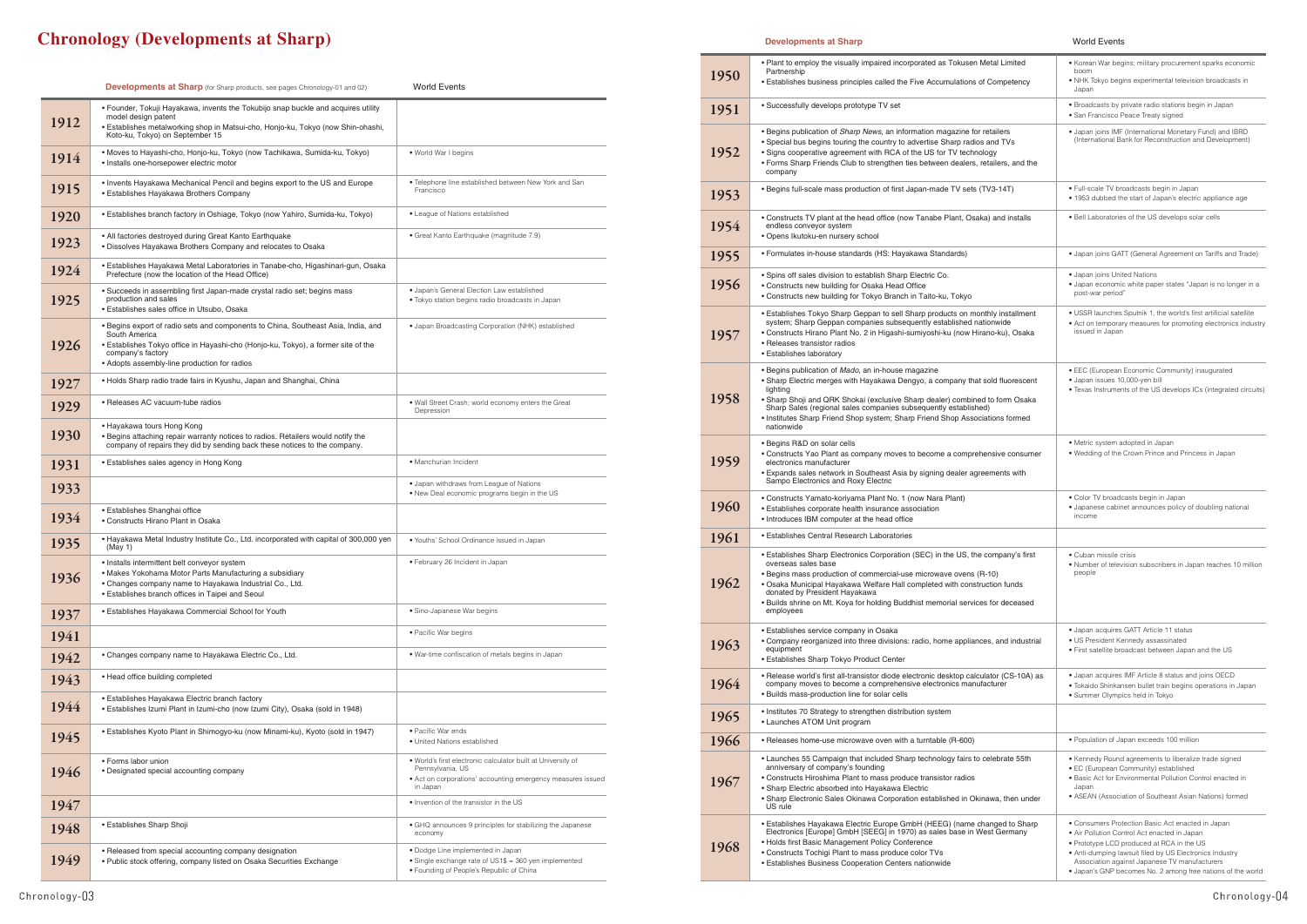## **Developments at Sharp**

**World Events** 

## **Developments at Sharp**

| 1969 | • Launches MI campaign<br>• Signs cooperative technical agreement with North American Rockwell Corporation<br>on ICs<br>• Osaka Municipal Abeno Youth Center completed with construction funds donated<br>by President Hayakawa<br>• Establishes office equipment sales companies in Tokyo, Osaka, and Nagoya<br>. Establishes Sharp Electronics (U.K.) Ltd. (SUK) as sales base in the UK<br>• Develops world's first GND (gallium arsenic negative-resistance light-emitting<br>diode) semiconductor<br>• Releases world's first electronic calculator incorporating MOS LSIs (QT-8D) | . US Apollo 11 lands on the moon and man walks on its<br>surface for the first time                                                                                                                                                                            |
|------|-----------------------------------------------------------------------------------------------------------------------------------------------------------------------------------------------------------------------------------------------------------------------------------------------------------------------------------------------------------------------------------------------------------------------------------------------------------------------------------------------------------------------------------------------------------------------------------------|----------------------------------------------------------------------------------------------------------------------------------------------------------------------------------------------------------------------------------------------------------------|
| 1970 | • Changes company name to Sharp Corporation<br>• Establishes Sharp Precision Machinery Co., Ltd. (name changed to Sharp)<br>Manufacturing Systems Corporation in 1994)<br>• Senior Executive Director Akira Saeki named president, President Tokuji<br>Hayakawa named chairman<br>• Constructs Advanced Development and Planning Center<br>• Implements business group system<br>• Releases gallium arsenide double LED                                                                                                                                                                 | · Japan World Expo '70 held in Senri, Osaka (77 countries<br>participate and visitors number 64.21 million in 6 months)                                                                                                                                        |
| 1971 | • Establishes Sharp Corporation of Australia Pty. Ltd. (SCA) as sales base in<br>Australia                                                                                                                                                                                                                                                                                                                                                                                                                                                                                              | . President Nixon announces economic policies to defend the<br>US dollar ("Nixon Shock")<br>· Exchange rate adjusted to 308 yen per US dollar under the<br>Smithsonian Agreement (yen adjusted by 16.88%)<br>• US trade deficit for the first time in 80 years |
| 1972 | • Releases company's first copier<br>• Launches new sales company system (regional sales companies consolidated into<br>16 companies by region)<br>• Launches S734 Project for developing COS calculators<br>• Adds Sharp Grand Award to annual employee commendation<br>• Opens Consumer Information Centers at nine service companies throughout Japan<br>· Establishes Sharp System Products Co., Ltd.<br>• Forms Sharp Employee Stockholder Association                                                                                                                             | • Winter Olympics in Sapporo<br>· US returns Okinawa to Japan<br>· Japan-China diplomatic relations restored<br>· US-China joint communiqué announced                                                                                                          |
| 1973 | • Establishes Business Philosophy, Business Creed, and Basic Business Principles<br>• Sets up employee savings scheme<br>• Establishes Sharp Data Corporation (SDA) (name changed to Sharp Korea<br>Corporation [SKC] in 1984) as manufacturing base in Korea<br>. Begins production of C-MOS LSIs; releases pocket-sized COS calculator with LCD                                                                                                                                                                                                                                       | • Japan shifts the yen to floating exchange rate system<br>· First oil crisis; OPEC raises crude oil prices and declares<br>production cuts; shortage of goods and soaring prices                                                                              |
| 1974 | • Holds first company-wide QC circle convention<br>• Constructs Sharp Tokyo Building<br>• Establishes Sharp Electronics of Canada Ltd. (SECL) as sales base in Canada<br>• Establishes Sharp-Roxy Corporation (M) Sdn. Bhd. (SRC) as manufacturing base<br>in Malaysia (name changed to S&O Electronics [Malaysia] Sdn. Bhd. [SOEM] in<br>2008)<br>• Launches ELM products<br>• Formulates company-wide quality standards (SS: Sharp Corporation Standards)                                                                                                                             | • Large-Scale Retail Store Law enacted in Japan<br>• Japanese economy registers negative growth for the first time<br>since WWII                                                                                                                               |
| 1975 | • Begins mass production of color TVs at SCA in Australia                                                                                                                                                                                                                                                                                                                                                                                                                                                                                                                               | • Vietnam War ends                                                                                                                                                                                                                                             |
| 1976 | • Launches New Life product strategy<br>• Sharp solar cells installed on Ume, Japan's first operational ionosphere-observing<br>satellite                                                                                                                                                                                                                                                                                                                                                                                                                                               | · Japan's trade surplus increases; voluntary export restraints<br>demanded by the US and Europe                                                                                                                                                                |
| 1977 | • Establishes Sharp System Service<br>• Launches Sharp Taskforce (Kin-Pro) system<br>• Tokusen Metal Limited Partnership certified as special subsidiary of Sharp<br>Corporation                                                                                                                                                                                                                                                                                                                                                                                                        | . Japan voluntarily restrains exports of color TVs to the US                                                                                                                                                                                                   |
| 1978 |                                                                                                                                                                                                                                                                                                                                                                                                                                                                                                                                                                                         | . Japan-China Treaty of Peace and Friendship signed                                                                                                                                                                                                            |
| 1979 | • Establishes Sharp Electronics (Svenska) AB (SES) (name changed to Sharp<br>Electronics [Nordic] AB [SEN] in 2000) as sales base in Sweden<br>• Sharp Manufacturing Company of America (SMCA) starts operations as production<br>division of SEC<br>• Establishes SBC Software                                                                                                                                                                                                                                                                                                         | . Diplomatic relations restored between China and the US for<br>the first time in 30 years (US breaks diplomatic relations with<br>Taiwan)<br>• Second oil crisis<br>• 5th G7 Summit held in Tokyo                                                             |
| 1980 | • Announces one-trillion yen initiative<br>• Forms Sharp Fellowship Society<br>• Launches New Business product strategy under a "new business style" concept<br>• Chairman Tokuji Hayakawa passes away<br>· Establishes Sharp Business Co., Ltd.<br>• Establishes Sharp-Roxy Electronics Corporation (M) Sdn. Bhd. (SREC) as<br>manufacturing base in Malaysia (merged into SMM in 2009)                                                                                                                                                                                                | • Iran-Iraq War begins<br>. Revision to the foreign exchange law in Japan; liberalization<br>of capital transactions                                                                                                                                           |
| 1981 | • Establishes Sharp Consumer Electronics Co., Ltd.<br>• Constructs Shinjo Plant (now Katsuragi Plant) in Nara<br>• Constructs mass-production plant for EL displays (starts full-scale operations in<br>1983)<br>• Develops laser diode with VSIS architecture                                                                                                                                                                                                                                                                                                                          | . Trade dispute over automobiles between Japan and the US;<br>trade friction intensifies                                                                                                                                                                       |
| 1982 | • Establishes Sharp (Phils.) Corporation (SPC) as manufacturing base in the<br>Philippines<br>• Establishes Sharp Finance Corporation                                                                                                                                                                                                                                                                                                                                                                                                                                                   | • CDs (compact disks) go on sale                                                                                                                                                                                                                               |

|      | • Establishes Sharp-ECD Solar Co., Ltd. as joint venture with Energ<br>Devices Inc. of the US                                                                                                                                                                                                                                                                                                                                                                                                                                                                                                                                                                                                                                                                         |
|------|-----------------------------------------------------------------------------------------------------------------------------------------------------------------------------------------------------------------------------------------------------------------------------------------------------------------------------------------------------------------------------------------------------------------------------------------------------------------------------------------------------------------------------------------------------------------------------------------------------------------------------------------------------------------------------------------------------------------------------------------------------------------------|
| 1982 | • Sharp multinet system goes online<br>• Tokusen Metal Limited Partnership reorganized into Sharp Tokuse                                                                                                                                                                                                                                                                                                                                                                                                                                                                                                                                                                                                                                                              |
| 1983 | • Establishes Sharp Engineering Corporation<br>• EL displays installed on the Space Shuttle                                                                                                                                                                                                                                                                                                                                                                                                                                                                                                                                                                                                                                                                           |
| 1984 |                                                                                                                                                                                                                                                                                                                                                                                                                                                                                                                                                                                                                                                                                                                                                                       |
| 1985 | • Sharp Manufacturing Company of U.K. (SUKM) starts operations a<br>division of SUK<br>• Holds comprehensive technology exhibitions in Beijing and Shangl<br>• Establishes Sharp-Roxy Appliances Corporation (M) Sdn. Bhd. (SI<br>manufacturing base in Malaysia (ceases operations in 2002)<br>• Establishes Sharp-Roxy Sales & Service Company (M) Sdn. Bhd.<br>sales base in Malaysia<br>• Establishes Creative Lifestyle Focus Center<br>• Constructs Fukuyama Plant<br>• Establishes Sharp Trading Corporation<br>. Builds prototype of 3-inch color LCD TV                                                                                                                                                                                                      |
| 1986 | • Builds "futuristic electric house" on the grounds of Yao Plant<br>• Establishes Sharp Electronics (Schweiz) AG (SEZ) as sales base i<br>• Establishes Sharp Electronics GmbH (SEA) as sales base in Austr<br>SEEG in 2004 to become SEEG Austria Branch)<br>• Establishes Sharp-Roxy Sales (Singapore) Pte., Ltd. (SRS) as sale<br>Singapore<br>· Establishes Sharp Electrónica España S.A. (SEES) as manufactur<br>base in Spain (ceases manufacturing in 2011)<br>• Senior Executive Director Haruo Tsuji named president, President<br>named chairman<br>· Establishes Sharp Electronics Taiwan Co., Ltd. (SET) as manufact<br>Taiwan (liquidated in 2010)<br>• Launches Liquid Crystal Display Division                                                         |
| 1987 | • Establishes Sharp Electronics Sales Corporation<br>• Establishes Sharp Appliances (Thailand) Limited (SATL) as manuf<br>Thailand<br>• Establishes Sharp Electronics (Singapore) Pte., Ltd. (SESL) as kit<br>Singapore<br>• Chairman Akira Saeki appointed as corporate advisor<br>• Establishes Sharp-Roxy (Hong Kong) Ltd. (SRH) as sales base in                                                                                                                                                                                                                                                                                                                                                                                                                  |
| 1988 | • The Sharp Columbus, a promotional event boat, cruises the waters<br>months<br>• Establishes Sharp Corporation of New Zealand Ltd. (SCNZ) as sal<br>Zealand<br>• Establishes Sharp Precision Manufacturing (U.K.) Ltd. (SPM) as m<br>base in the UK (liquidated in 2010)<br>• Introduces in-house recruiting system<br>. Develops hologram laser unit jointly with Philips International B.V.<br>Netherlands<br>• Proclaims goal of becoming comprehensive electronics manufactu<br>strength of its optoelectronics technologies<br>· Develops world's first 14-inch color TFT LCD                                                                                                                                                                                   |
| 1989 | • Establishes Sharp Manufacturing France S.A. (SMF) as manufactu<br>France<br>• Establishes Sharp Thebnakorn Co., Ltd. (STCL) as sales base in 7<br>changed to Sharp Thai Co., Ltd. [STCL] in 2007)<br>• Establishes Kalyani Sharp India Limited (KSIL) as manufacturing b<br>(name changed to Sharp India Limited [SIL] in 2005)<br>· Establishes Sharp Manufacturing Corporation (M) Sdn. Bhd. (SMN<br>manufacturing base in Malaysia                                                                                                                                                                                                                                                                                                                               |
| 1990 | . Establishes Sharp Corporation (Taiwan) (SCOT) as sales base in<br>• Establishes Sharp Laboratories of Europe, Ltd. (SLE) as base to c<br>research in the UK<br>• Launches Liquid Crystal Display Group<br>• SUKM receives the UK Queen's Award for Export and Technology<br>• Establishes Sharp International Finance (U.K.) Plc. (SIF) as financ<br>the UK<br>• Establishes Sharp Burotype Machines S.A. (SBM) as sales base ir<br>changed to Sharp Electronics France S.A. [SEF] in 1991)<br>• Establishes Sharp Electronics (Italia) S.p.A. (SEIS) as sales base i<br>• Company-wide small-group activities renamed Sharp CATS (Creat<br>Teams)<br>• Establishes childcare leave system<br>• Achieves non-consolidated net sales of 1 trillion yen (fiscal 1989) |
| 1991 | • Establishes Sharp Electronics Benelux B.V. as sales base in the N<br>• Begins production at color TFT LCD plant (NF-1 production line) at<br>Development and Planning Center                                                                                                                                                                                                                                                                                                                                                                                                                                                                                                                                                                                        |

| gy Conversion                                                                                           |                                                                                                                                                                                                                                                                                                                                                              |
|---------------------------------------------------------------------------------------------------------|--------------------------------------------------------------------------------------------------------------------------------------------------------------------------------------------------------------------------------------------------------------------------------------------------------------------------------------------------------------|
| en Industry Co.                                                                                         |                                                                                                                                                                                                                                                                                                                                                              |
|                                                                                                         | · Game console released by toy manufacturer become huge<br>hit in Japan                                                                                                                                                                                                                                                                                      |
|                                                                                                         |                                                                                                                                                                                                                                                                                                                                                              |
| as production<br>,hai<br>RAC) as<br>. (SRSSC) as                                                        | · Mikhail Gorbachev elected General Secretary of the<br>Communist Party of the USSR<br>. NTT (Nippon Telegraph and Telephone Corporation) and JT<br>(Japan Tobacco Inc.) launched as public corporations<br>. Yen rises rapidly following the Plaza Accord                                                                                                   |
| in Switzerland<br>tria (merges with<br>les base in<br>ring and sales<br>t Akira Saeki<br>turing base in | · Space Shuttle Challenger explodes after takeoff, killing all 7<br>crew members<br>. Publication of the Maekawa Report calling for expanding<br>domestic demand in Japan<br>. Meltdown at Chernobyl nuclear power plant in the USSR<br>releases radioactivity across Europe<br>· US-Japan Semiconductor Agreement signed<br>• US increases net foreign debt |
| ifacturing base in<br>t export base in<br>ı Hong Kong                                                   | · Dow Jones Industrial Average drops 22.6% on 'Black<br>Monday', the largest one-day percentage decline ever<br>· Land prices skyrocket in Tokyo area                                                                                                                                                                                                        |
| rs of Japan for 18<br>lles base in New<br>nanufacturing<br>of the<br>urer on the                        | • Iran-Iraq War ends after 8 years                                                                                                                                                                                                                                                                                                                           |
| uring base in:<br>Thailand (name<br>base in India<br>VI) as                                             | • US and Japan launch Structural Impediments Initiative<br>. Fall of the Berlin Wall<br>. Malta Summit between leaders of the US and the USSR<br>brings Cold War to an end<br>• Tokyo Stock Exchange average closes at a record high                                                                                                                         |
| Taiwan<br>conduct basic<br>cial subsidiary in<br>in France (name<br>in Italy<br>ative Action            | · USSR amends constitution; Gorbachev becomes first USSR<br>president<br>• Iraq invades Kuwait, resulting in the Gulf Crisis<br>. East and West Germany reunite for the first time in 44 years<br>• Volume controls on Japan's real estate investment lead to the<br>bursting of the bubble economy                                                          |
| Netherlands<br>at Advanced                                                                              | • Gulf War begins as multinational forces invade Iraq<br>• End of 69-year history of USSR; establishment of CIS                                                                                                                                                                                                                                              |